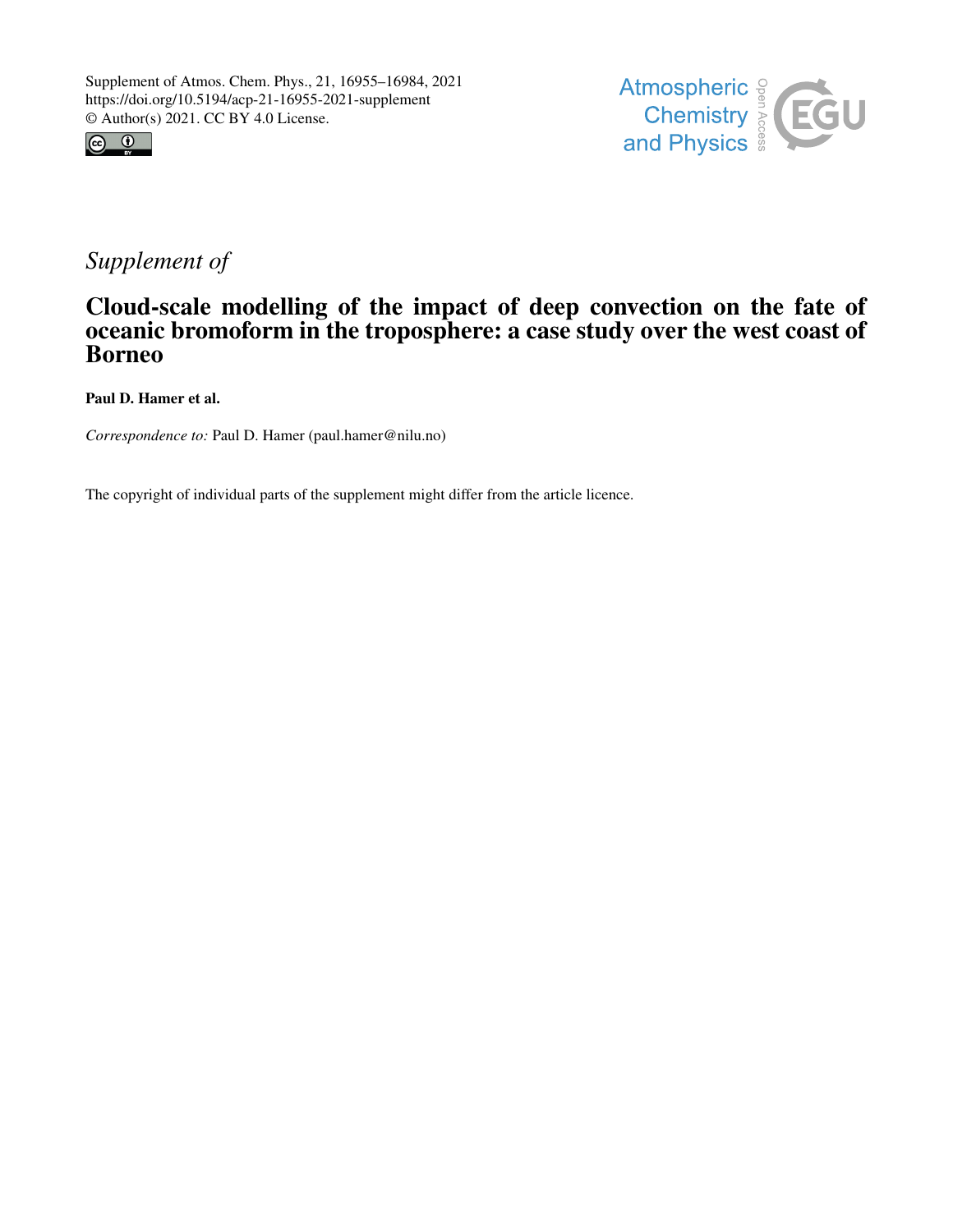#### **S1. RELASH Chemical Mechanism**

We present the list of the chemical reactions in the RELASH mechanism. The RELASH mechanism is derived from the **ReLA**CS scheme developed by Crassier et al., 2000, and we added halogen chemistry consistent with that developed by Hossaini et al., 2010 and Krysztofiak et al., 2012 for **SH**IVA. All of the reaction rates associated with the ReLACS scheme are described in Stockwell et al., 1997 in table 2. The subsequent modifications to the NMHC chemistry reactions rates to move from RACM to ReLACS are described by Crassier et al., 2000 and listed in table 3. All of the halogen and VSLS gas phase chemical reaction rates unique to RELASH are described by Krysztofiak et al., 2012 in table 4 of that article. Finally, the reaction rates for the aqueous phase halogen chemistry listed as unique to RELASH is described in detail within Marécal et al., 2012. Where appropriate specific details for the location of the detailed description are given.

We categorise all of the reactions according to whether they are photolysis, gas phase, or aqueous phase reactions.

Photolysis

## *ReLACS*

| $NO2 + hU$                 | $\rightarrow$ | $O^3P + NO$                                                                                   |
|----------------------------|---------------|-----------------------------------------------------------------------------------------------|
| $O_3$ + h <sub>v</sub>     | $\rightarrow$ | $O^{1}D + O_{2}$                                                                              |
| $O_3 + h\nu$               | $\rightarrow$ | $O^3P + O_2$                                                                                  |
| $HONO + h\nu$              | $\rightarrow$ | $HO + NO$                                                                                     |
| $HNO3 + hU$                | $\rightarrow$ | $HO + NO2$                                                                                    |
| $HNO4 + hU$                | $\rightarrow$ | $0.65 \text{ HO}_2 + 0.65 \text{ NO}_2 + 0.35 \text{ OH} + 0.35 \text{ NO}_3$                 |
| $NO3 + hv$                 | $\rightarrow$ | $NO + O2$                                                                                     |
| $NO3 + hU$                 | $\rightarrow$ | $NO2 + O3P$                                                                                   |
| $H_2O_2 + h\nu$            | $\rightarrow$ | $HO + HO$                                                                                     |
| $HCHO + hv$                | $\rightarrow$ | $H_2 + CO$                                                                                    |
| $HCHO + hv$                | $\rightarrow$ | $HO2 + HO2 + CO$                                                                              |
| Aldehydes $+$ h $\upsilon$ | $\rightarrow$ | $CH3O2 + HO2 + CO$                                                                            |
| $CH3OOH + hv$              | $\rightarrow$ | $HCHO + HO2 + HO$                                                                             |
| $OP2 + hv$                 | $\rightarrow$ | 0.96205 Aldehydes + $0.96205$ HO <sub>2</sub> + $0.03795$ CH <sub>3</sub> O <sub>2</sub> + HO |
| Ketones $+$ hv             | $\rightarrow$ | $1.00000$ ETEP $+1.00000$ AKAP                                                                |
| $CRBO + hv$                | $\rightarrow$ | $0.06517$ HCHO + 0.69622 ETEP + 0.75830 HO <sub>2</sub>                                       |
|                            |               | $+0.91924$ CO $+0.20842$ H <sub>2</sub>                                                       |
| $ONIT + hv$                | $\rightarrow$ | $0.20$ Aldehydes + 0.80 Ketones + HO <sub>2</sub> + NO <sub>2</sub>                           |

## *Unique to RELASH*

| $Br_2 + h\upsilon$ | $\rightarrow$ | $Br + Br$  |
|--------------------|---------------|------------|
| $BrONO2 + h0$      | $\rightarrow$ | $Br + NO3$ |
| $HOBr + hv$        | $\rightarrow$ | $Br + HO$  |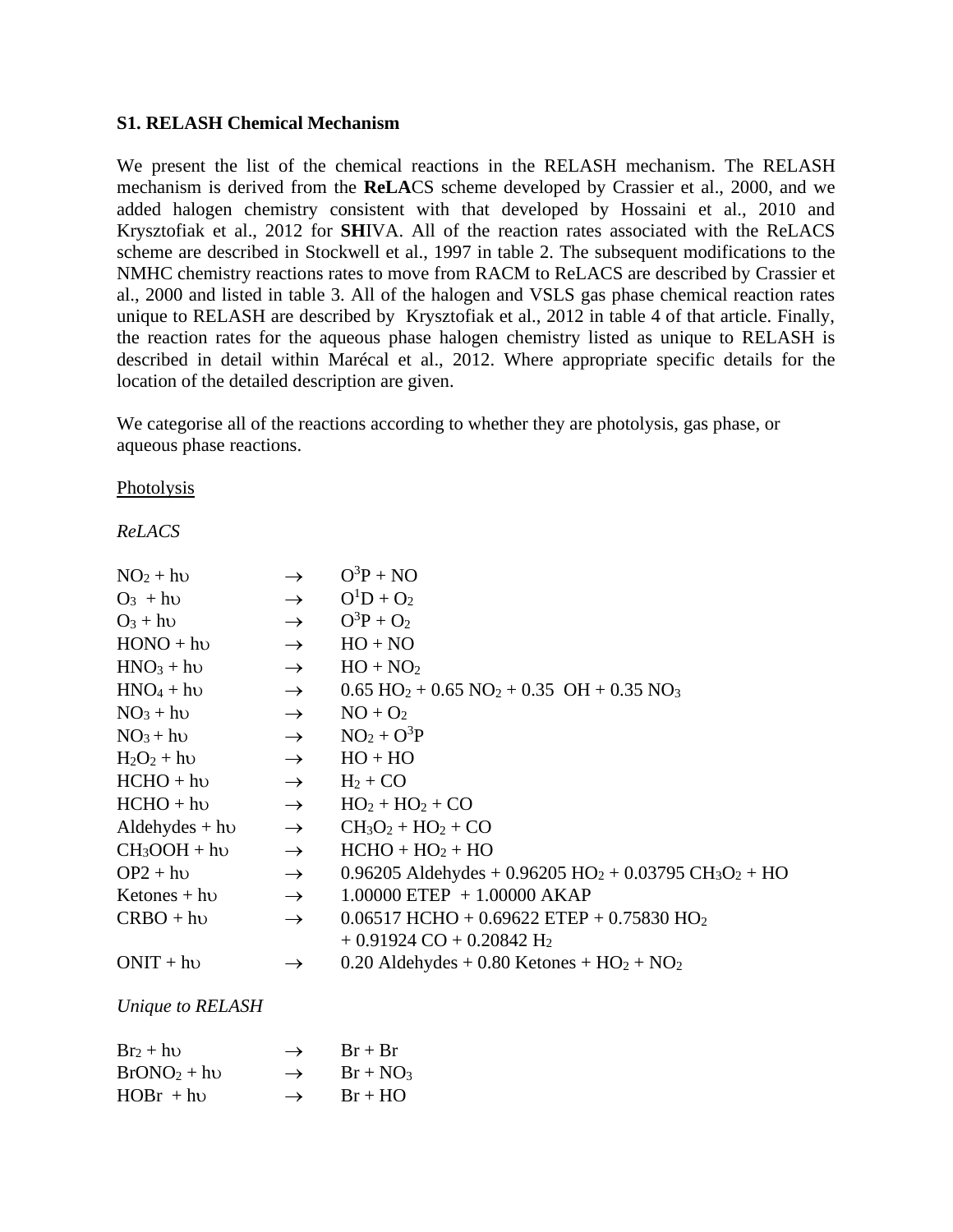| $BrO + hv$       | $\rightarrow$ | $Br + O^3P$                                           |
|------------------|---------------|-------------------------------------------------------|
| $CHBr3 + h0$     | $\rightarrow$ | $CHBr2OO + Br$                                        |
| $CBr3OOH + hv$   | $\rightarrow$ | $CBr_2O + OH + Br$                                    |
| $CHBr2OOH + hv$  | $\rightarrow$ | $CHBrO + OH + Br$                                     |
| $CBr_2O + hv$    | $\rightarrow$ | $CO + Br + Br$                                        |
| $CHBrO + hv$     | $\rightarrow$ | $CO + HO2 + Br$                                       |
|                  |               |                                                       |
| <b>Gas Phase</b> |               |                                                       |
| ReLACS           |               |                                                       |
| $O^3P + O_2$     | $\rightarrow$ | O <sub>3</sub>                                        |
| $O^3P + O_3$     | $\rightarrow$ | 2O <sub>2</sub>                                       |
| $O^1D + N_2$     | $\rightarrow$ | $O^3P$                                                |
| $O^1D + O_2$     | $\rightarrow$ | $O^3P$                                                |
| $O^1D + H_2O$    | $\rightarrow$ | 2HO                                                   |
| $O_3 + OH$       | $\rightarrow$ | HO <sub>2</sub>                                       |
| $O_3 + HO_2$     | $\rightarrow$ | HO                                                    |
| $HO + HO2$       | $\rightarrow$ | $H_2O + O_2$                                          |
| $H_2O_2 + OH$    | $\rightarrow$ | HO <sub>2</sub>                                       |
| $HO2 + HO2$      | $\rightarrow$ | $H_2O_2$                                              |
| $HO2 + HO2$      | $\rightarrow$ | $H_2O_2$                                              |
| $O^3P + NO$      | $\rightarrow$ | NO <sub>2</sub>                                       |
| $O^3P + NO_2$    | $\rightarrow$ | N <sub>O</sub>                                        |
| $O^3P + NO_2$    | $\rightarrow$ | NO <sub>3</sub>                                       |
| $HO + NO$        | $\rightarrow$ | <b>HONO</b>                                           |
| $HO + NO2$       | $\rightarrow$ | HNO <sub>3</sub>                                      |
| $HO + NO3$       | $\rightarrow$ | $NO2 + HO2$                                           |
| $HO2 + NO$       | $\rightarrow$ | $NO2 + HO$                                            |
| $HO2 + NO2$      | $\rightarrow$ | HNO <sub>4</sub>                                      |
| HNO <sub>4</sub> | $\rightarrow$ | $HO2 + NO2$                                           |
| $HO2 + NO3$      | $\rightarrow$ | $0.3$ HNO <sub>3</sub> + 0.7 NO <sub>2</sub> + 0.7 HO |
| $HO + HONO$      | $\rightarrow$ | NO <sub>2</sub>                                       |
| $HO + HNO3$      | $\rightarrow$ | NO <sub>3</sub>                                       |
| $HO + HNO4$      | $\rightarrow$ | NO <sub>2</sub>                                       |
| $O_3 + NO$       | $\rightarrow$ | NO <sub>2</sub>                                       |
| $O_3$ + $NO_2$   | $\rightarrow$ | NO <sub>3</sub>                                       |
| $NO + NO$        | $\rightarrow$ | $NO2 + NO2$                                           |
| $NO3 + NO$       | $\rightarrow$ | $NO2 + NO2$                                           |
| $NO3 + NO2$      | $\rightarrow$ | $NO + NO2$                                            |
| $NO3 + NO2$      | $\rightarrow$ | $N_2O_5$                                              |
| $N_2O_5$         | $\rightarrow$ | $NO2 + NO3$                                           |
| $NO3 + NO3$      | $\rightarrow$ | $NO2 + NO2$                                           |
| $HO + H_2 + O_2$ | $\rightarrow$ | $HO_2 + H_2O$                                         |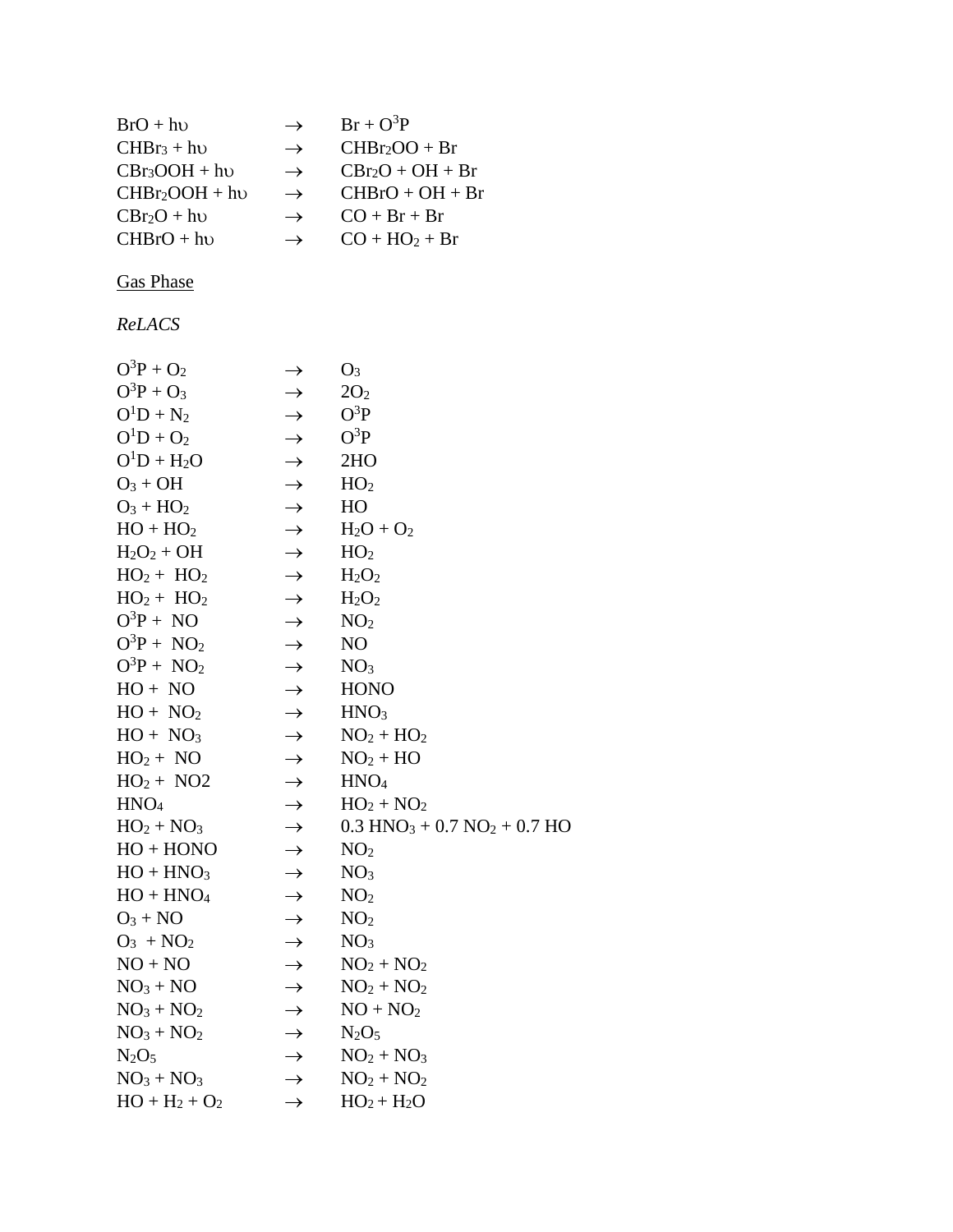| $HO + SO2$                        | $\rightarrow$ | $SULF + HO2$                                                                                |
|-----------------------------------|---------------|---------------------------------------------------------------------------------------------|
| $CO + OH$                         | $\rightarrow$ | $HO_2 + CO_2$                                                                               |
| Biogenics + $O^3P$                | $\rightarrow$ | 0.91868 Alkenes + 0.05 HCHO + 0.02 OH +                                                     |
|                                   |               | $0.01 \text{ CO} + 0.13255 \text{ CRBO} + 0.28 \text{ HO}_2 +$                              |
|                                   |               | $0.15 \text{ XO}_2$                                                                         |
| $CRBO + O3P$                      | $\rightarrow$ | Aldehydes                                                                                   |
| $CH_4 + OH$                       | $\rightarrow$ | CH <sub>3</sub> O <sub>2</sub>                                                              |
| $C_2H_6 + OH$                     | $\rightarrow$ | <b>AKAP</b>                                                                                 |
| Alkanes + $OH$                    | $\rightarrow$ | $0.87811$ AKAP + 0.12793 HO <sub>2</sub> + 0.08173 Aldehydes +                              |
|                                   |               | $0.03498$ Ketones + 0.00835 CRBO + 0.00140 HCHO +                                           |
|                                   |               | $0.00878$ ORA1 + .000878 CO +                                                               |
|                                   |               | 0.000878 HO                                                                                 |
| Alkenes $+$ OH                    | $\rightarrow$ | $1.02529$ AKEP + 0.00000 Bio Peroxys                                                        |
| Biogenics + $OH$                  | $\rightarrow$ | 1.00000 Biogenic Peroxys                                                                    |
| $Aro + OH$                        | $\rightarrow$ | $0.93968$ ADD + $0.10318$ XO <sub>2</sub> +                                                 |
|                                   |               | $0.10318$ HO <sub>2</sub> + 0.00276 PHO                                                     |
| $HCHO + OH$                       | $\rightarrow$ | $HO2 + CO$                                                                                  |
| $Aldehyde + OH$                   | $\rightarrow$ | 1.00000 ETEP                                                                                |
| $Ketones + OH$                    | $\rightarrow$ | 1.00000 ETEP                                                                                |
| $CRBO + OH$                       | $\rightarrow$ | $0.51419$ ETEP + 0.16919 CRBO +                                                             |
|                                   |               | $1.01732$ CO + 0.51208 HO <sub>2</sub> + 0.00000 HCHO +                                     |
|                                   |               | 0.06253 Aldehydes + 0.00853 Ketones + 0.10162 $XO_2$                                        |
|                                   |               | $+$ 0.75196 H <sub>2</sub> O                                                                |
| $CH3OOH + OH$                     | $\rightarrow$ | $0.65 \text{ CH}_3\text{O}_2 + 0.35 \text{ HCHO} + 0.35 \text{ HO}$                         |
| $OP2 + OH$                        | $\rightarrow$ | $0.40341$ AKAP + $0.05413$ ETEP +                                                           |
|                                   |               | 0.07335 Aldehydes + 0.37591 Ketones + 0.09333 $XO_2$ +                                      |
|                                   |               | $0.02915$ HO <sub>2</sub> + 0.02915 HCHO + 0.44925 HO                                       |
| $PAN + OH$                        | $\rightarrow$ | 0.57839 HCHO + 0.21863 CRBO + 0.71893 NO <sub>3</sub> +                                     |
|                                   |               | $0.28107$ PAN + $0.28107$ HO <sub>2</sub> + XO <sub>2</sub><br>$+ 0.29733$ H <sub>2</sub> O |
| $ONIT + OH$                       |               | $1.00000$ AKAP + NO <sub>2</sub>                                                            |
| $HCHO + NO3$                      | $\rightarrow$ | $HO2 + HNO3 + CO$                                                                           |
|                                   | $\rightarrow$ |                                                                                             |
| Aldehydes + $NO3$<br>$CRBO + NO3$ | $\rightarrow$ | $1.00000$ ETEP + HNO <sub>3</sub><br>$0.91567$ HNO <sub>3</sub> + 0.38881 ETEP +            |
|                                   | $\rightarrow$ | $0.10530 \text{ CRBO} + 0.05265 \text{ Aldehyde} + 0.00632 \text{ Ketones} +$               |
|                                   |               | $0.10530 NO2 + 0.10530 XO2 + 0.63217 HO2 +$                                                 |
|                                   |               | $1.33723$ CO + 0.00000 OLN                                                                  |
| $Aro + NO3$                       | $\rightarrow$ | $HNO3 + PHO$                                                                                |
| Alkenes + $NO3$                   | $\rightarrow$ | $0.00000$ CRBO + 0.93768 OLN                                                                |
| Biogenics + $NO3$                 | $\rightarrow$ | $0.91741$ CRBO + $1.00000$ OLN                                                              |
| $PAN + NO3$                       | $\rightarrow$ | $0.60$ ONIT + $0.60$ NO <sub>3</sub> + $0.40$ PAN +                                         |
|                                   |               | $0.40$ HCHO + $0.40$ NO <sub>2</sub> + XO <sub>2</sub>                                      |
| Alkenes + $O_3$                   | $\rightarrow$ | $0.48290$ HCHO + 0.51468 Aldehydes + 0.07377 Ketones +                                      |
|                                   |               | $0.00000$ CRBO + $0.35120$ CO + $0.15343$ ORA1 +                                            |
|                                   |               | $0.08143 \text{ ORA2} + 0.23451 \text{ HO}_2 + 0.39435 \text{ OH} +$                        |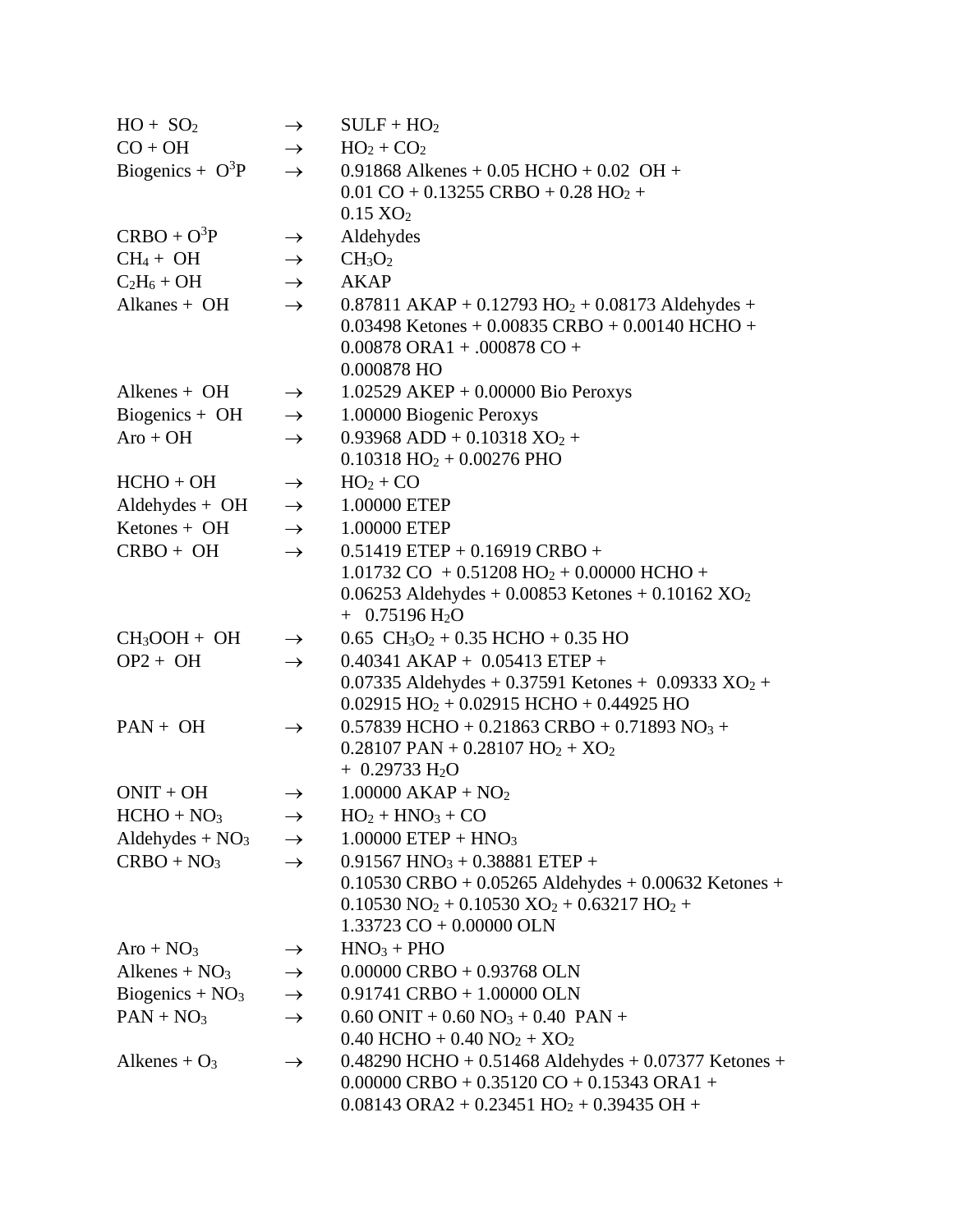|                    |               | $0.05705$ ETEP + 0.03196 C <sub>2</sub> H <sub>6</sub> + 0.00000 Alkenes +                   |
|--------------------|---------------|----------------------------------------------------------------------------------------------|
|                    |               | $0.04300 \text{ CH}_4 + 0.13966 \text{ CH}_3\text{O}_2 + 0.09815 \text{ AKAP} +$             |
|                    |               | $0.01833 H_2O_2 + 0.00000 XO_2 + 0.05409 H_2 +$                                              |
|                    |               | $0.00000O^3P$                                                                                |
| Biogenics + $O_3$  | $\rightarrow$ | $0.90000$ HCHO + 0.00000 Aldehydes + 0.00000 Ketones +                                       |
|                    |               | $0.39754$ CRBO + 0.36000 CO + 0.37388 Alkenes +                                              |
|                    |               | $0.00000$ AKAP + 0.17000 ETEP + 0.03000 CH <sub>3</sub> O <sub>2</sub> +                     |
|                    |               | $0.15000$ ORA $1 + 0.00000$ ORA $2 + 0.28000$ OH +                                           |
|                    |               | $0.30000$ HO <sub>2</sub> + 0.00100 H <sub>2</sub> O <sub>2</sub> + 0.05000 H <sub>2</sub> + |
|                    |               | $0.13000 \text{ XO}_2 + 0.09000 \text{ O}^3\text{P}$                                         |
| $CRBO + O3$        | $\rightarrow$ | $0.00000$ HCHO + $1.07583$ CRBO + $0.15692$ Aldehydes +                                      |
|                    |               | $0.10788 \text{ ORA}1 + 0.20595 \text{ ORA}2 + 0.27460 \text{ ETEP} +$                       |
|                    |               | $0.10149$ OP2 + 0.64728 CO + 0.28441 HO <sub>2</sub> +                                       |
|                    |               | $0.20595$ OH + 0.00000 H <sub>2</sub>                                                        |
| $PAN + O_3$        | $\rightarrow$ | $0.70$ HCHO + $0.30$ PAN + $0.70$ NO <sub>2</sub> +                                          |
|                    |               | $0.13 \text{ CO} + 0.04 \text{ H}_2 + 0.11 \text{ ORA1} +$                                   |
|                    |               | $0.08$ HO <sub>2</sub> + 0.036 OH + 0.70 ETEP                                                |
| $PHO + NO2$        | $\rightarrow$ | $0.10670$ Aro + ONIT                                                                         |
| $PHO + HO2$        | $\rightarrow$ | 1.06698 Aro                                                                                  |
| $ADD + NO2$        | $\rightarrow$ | $Aro + HONO$                                                                                 |
| <b>ADD</b>         | $\rightarrow$ | 0.98 Aro Peroxys + $0.02$ Aro + $0.02$ HO <sub>2</sub>                                       |
| $ADD + O_3$        | $\rightarrow$ | $Aro + HO$                                                                                   |
| $ETEP + NO2$       | $\rightarrow$ | 1.00000 PAN                                                                                  |
| <b>PAN</b>         | $\rightarrow$ | $1.00000$ ETEP + NO <sub>2</sub>                                                             |
| $CH3O2 + NO$       | $\rightarrow$ | $HCHO + HO2 + NO2$                                                                           |
| $AKAP + NO$        | $\rightarrow$ | 0.33144 Aldehydes + 0.03002 HCHO + 0.54531 Ketones +                                         |
|                    |               | $0.03407$ CRBO + 0.74265 HO <sub>2</sub> + 0.09016 CH <sub>3</sub> O <sub>2</sub> +          |
|                    |               | $0.08187$ AKAP + $0.13007$ XO <sub>2</sub> + $0.08459$ ONIT +                                |
|                    |               | 0.91541 NO <sub>2</sub>                                                                      |
| $AKEP + NO$        | $\rightarrow$ | $1.39870$ HCHO + 0.42125 Aldehydes +                                                         |
|                    |               | $0.05220$ Ketones + $HO2$ + $NO2$                                                            |
| Bio Peroxys+ NO    | $\rightarrow$ | $0.45463 \text{ CRBO} + 0.60600 \text{ HCHO} + 0.00000 \text{ Aldehyde} +$                   |
|                    |               | 0.00000 Ketones + 0.37815 Alkenes + 0.84700 HO <sub>2</sub> +                                |
|                    |               | $0.84700 \text{ NO}_2 + 0.15300 \text{ ONIT}$                                                |
| Aro Peroxys $+ NO$ | $\rightarrow$ | $0.95115 NO2 + 0.95115 HO2 + 2.06993 CRBO +$                                                 |
|                    |               | 0.04885 ONIT                                                                                 |
| $ETEP + NO$        | $\rightarrow$ | $0.78134 \text{ CH}_3\text{O}_2 + 0.09532 \text{ ETEP} + 0.05848 \text{ HCHO} +$             |
|                    |               | $0.07368$ Aldehydes + $0.08670$ CRBO + $0.12334$ HO <sub>2</sub> +                           |
|                    |               | $0.02563$ XO2 + NO <sub>2</sub>                                                              |
| $OLN + NO$         | $\rightarrow$ | $0.18401$ ONIT + 1.81599 NO <sub>2</sub> + 0.18401 HO <sub>2</sub> +                         |
|                    |               | $0.23419$ HCHO + 1.01182 Aldehydes + 0.37862 Ketones                                         |
| $CH3O2 + HO2$      | $\rightarrow$ | CH <sub>3</sub> OOH                                                                          |
| $AKAP + HO2$       | $\rightarrow$ | 1.00524 OP2                                                                                  |
| $AKEP + HO2$       | $\rightarrow$ | 1.00524 OP2                                                                                  |
| Bio Peroxys+ HO2   | $\rightarrow$ | 1.00524 OP2                                                                                  |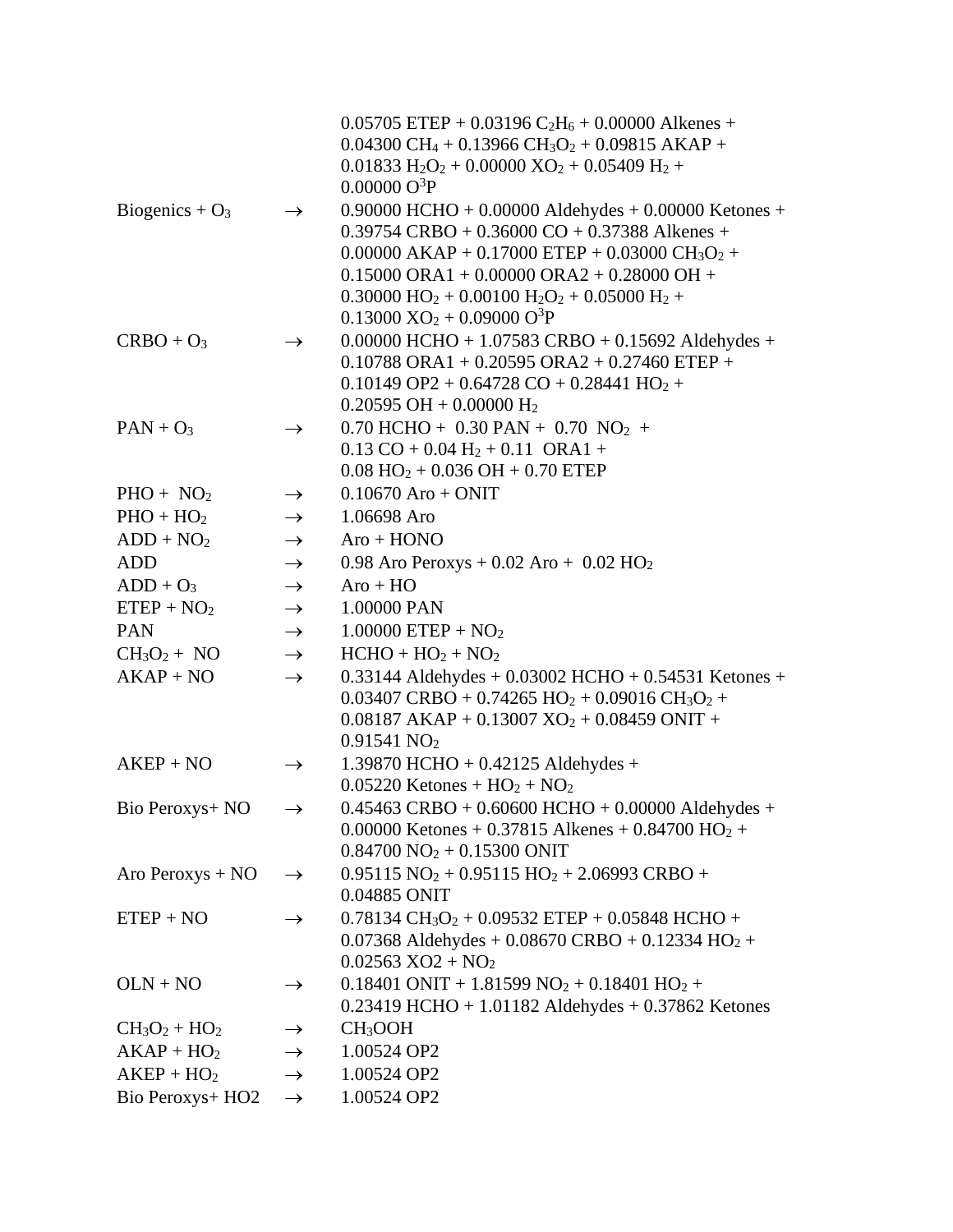| Aro Peroxys + $HO2$               | $\rightarrow$ | 1.00524 OP2                                                                                                        |
|-----------------------------------|---------------|--------------------------------------------------------------------------------------------------------------------|
| $ETEP + HO2$                      | $\rightarrow$ | $0.80904$ OP2 + 0.17307 ORA2 + 0.17307 O <sub>3</sub>                                                              |
| $OLN + HO2$                       | $\rightarrow$ | <b>ONIT</b>                                                                                                        |
| $CH3O2 + CH3O2$                   | $\rightarrow$ | 1.33 HCHO + $0.66$ HO <sub>2</sub>                                                                                 |
| $AKAP + CH3O2$                    | $\rightarrow$ | $0.80556$ HCHO + $0.98383$ HO <sub>2</sub> + $0.56070$ Aldehydes +                                                 |
|                                   |               | 0.09673 Ketones + 0.01390 CH <sub>3</sub> O <sub>2</sub> + 0.07976 CRBO +                                          |
|                                   |               | $0.13370$ XO2 + 0.00385 AKAP                                                                                       |
| $AKEP + CH3O2$                    | $\rightarrow$ | 1.42894 HCHO + 0.46413 Aldehydes + 0.03814 Ketones + HO <sub>2</sub>                                               |
| Bio Peroxys + $CH3O2 \rightarrow$ |               | $0.56064$ CRBO + 0.48074 Alkenes + 1.00000 HO <sub>2</sub> +                                                       |
|                                   |               | 1.09000 HCHO + $0.00000$ Aldehydes + $0.00000$ Ketones                                                             |
| Aro Peroxys + $CH3O2\rightarrow$  |               | $HCHO + 1.02767 HO2 + 1.99461 CRBO$                                                                                |
| $ETEP + CH3O2$                    | $\rightarrow$ | 0.95723 HCHO + 0.82998 HO <sub>2</sub> + 0.56031 CH <sub>3</sub> O <sub>2</sub> +                                  |
|                                   |               | $0.13684 \text{ ORA}2 + 0.05954 \text{ ETEP} +$                                                                    |
|                                   |               | $0.15387$ CRBO + 0.08295 Aldehydes + 0.02212 XO2                                                                   |
| $OLN + CH3O2$                     | $\rightarrow$ | $0.88625$ HCHO + $0.67560$ HO <sub>2</sub> + $0.67560$ ONIT +                                                      |
|                                   |               | 0.41524 Aldehydes + 0.09667 Ketones + 0.32440 $NO2$                                                                |
| $AKAP + ETEP$                     | $\rightarrow$ | 0.71461 Aldehydes + 0.48079 HO <sub>2</sub> + 0.51480 CH <sub>3</sub> O <sub>2</sub> +                             |
|                                   |               | $0.49810$ ORA2 + 0.18819 Ketones + 0.07600 HCHO +                                                                  |
|                                   |               | $0.00828$ AKAP + 0.11306 XO <sub>2</sub> + 0.06954 CRBO                                                            |
| $AKEP + ETEP$                     | $\rightarrow$ | $0.68192$ HCHO + 0.68374 Aldehydes + 0.50078 HO <sub>2</sub> +                                                     |
|                                   |               | $0.50078 \text{ CH}_3\text{O}_2 + 0.49922 \text{ ORA2} + 0.06579 \text{ Ketones}$                                  |
| Bio Peroxys + ETEP $\rightarrow$  |               | $0.78591$ CRBO + 0.24463 Alkenes +                                                                                 |
|                                   |               | $0.50600$ HO <sub>2</sub> + 0.49400 ORA2 + 0.34000 HCHO +                                                          |
|                                   |               | $0.50600 \text{ CH}_3O_2 + 0.00000 \text{ Aldehyde} + 0.00000 \text{ Ketones}$                                     |
| Aro Peroxys + ETEP $\rightarrow$  |               | $CH3O2 + HO2 + 1.99455 CRBO$                                                                                       |
| $ETEP + ETEP$                     | $\rightarrow$ | $1.66702 \text{ CH}_3\text{O}_2 + 0.05821 \text{ ETEP} +$<br>$0.03432$ HCHO + $0.10777$ CRBO + 0.06969 Aldehydes + |
|                                   |               | $0.02190$ Ketones + 0.07566 HO <sub>2</sub> + 0.01593 XO <sub>2</sub> +                                            |
|                                   |               | 0.09955 ORA2                                                                                                       |
| $OLN + ETEP$                      | $\rightarrow$ | $0.66562$ ONIT + $0.51037$ CH <sub>3</sub> O <sub>2</sub> + 0.48963 ORA2 +                                         |
|                                   |               | $0.17599$ HO <sub>2</sub> + 0.13414 HCHO + 0.42122 Aldehydes +                                                     |
|                                   |               | $0.10822$ Ketones + 0.00000 NO <sub>2</sub>                                                                        |
| $OLN + OLN$                       | $\rightarrow$ | $2.00$ ONIT + HO <sub>2</sub>                                                                                      |
|                                   |               |                                                                                                                    |
| $OLN + OLN$                       | $\rightarrow$ | .353 HCHO + .925 Aldehydes + .217 Ketones +                                                                        |
|                                   |               | $0.500$ HO <sub>2</sub> + .750 NO <sub>2</sub> + 1.250 ONIT                                                        |
| $CH3O2 + NO3$                     | $\rightarrow$ | $HCHO + HO2 + NO2$                                                                                                 |
| $AKAP + NO3$                      | $\rightarrow$ | 0.33743 Aldehydes + $0.81290$ HO <sub>2</sub> + $0.03142$ HCHO +                                                   |
|                                   |               | 0.62978 Ketones + 0.03531 CRBO + 0.09731 CH <sub>3</sub> O <sub>2</sub> +                                          |
|                                   |               | $0.08994$ AKAP + $0.16271$ XO <sub>2</sub> + NO <sub>2</sub>                                                       |
| $AKEP + NO3$                      | $\rightarrow$ | 1.40909 HCHO + $0.43039$ Aldehydes + $0.02051$ Ketones +                                                           |
|                                   |               | $HO2 + NO2$                                                                                                        |
| Bio Peroxys + $NO3$               | $\rightarrow$ | $0.61160$ CRBO + 0.42729 Alkenes + 0.68600 HCHO +                                                                  |
|                                   |               | 0.00000 Aldehydes + 0.00000 Ketones + $HO_2 + NO_2$                                                                |
| Aro Peroxys + $NO3$               |               | $2.81904$ CRBO + HO <sub>2</sub> + NO <sub>2</sub><br>$\rightarrow$                                                |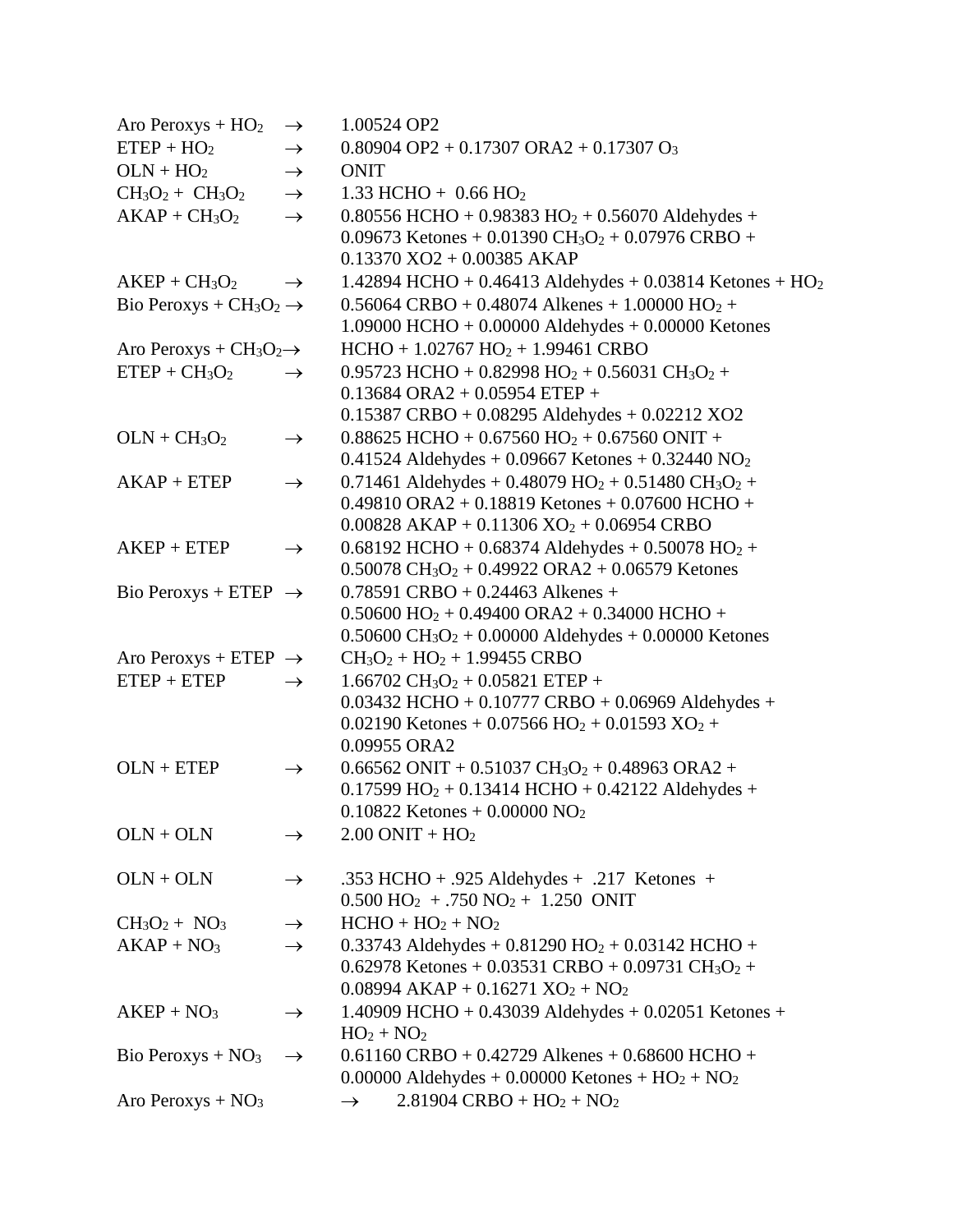| $ETEP + NO3$     | $\rightarrow$ | 0.91910 CH <sub>3</sub> O <sub>2</sub> + 0.03175 ETEP + 0.03175 HCHO +     |
|------------------|---------------|----------------------------------------------------------------------------|
|                  |               | $0.03455 \text{ CRBO} + 0.02936 \text{ Aldehyde} + 0.04915 \text{ HO}_2 +$ |
|                  |               | $0.01021 \text{ XO}_2 + \text{NO}_2$                                       |
| $OLN + NO3$      | $\rightarrow$ | $0.25928$ ONIT + 1.74072 NO <sub>2</sub> + 0.25928 HO <sub>2</sub> +       |
|                  |               | $0.20740$ HCHO + 0.91850 Aldehydes + 0.34740 Ketones                       |
| $XO_2 + HO_2$    | $\rightarrow$ | 1.00524 OP2                                                                |
| $XO_2 + CH_3O_2$ | $\rightarrow$ | $HCHO + HO2$                                                               |
| $XO2 + ETEP$     | $\rightarrow$ | CH <sub>3</sub> O <sub>2</sub>                                             |
| $XO_2 + XO_2$    | $\rightarrow$ |                                                                            |
| $XO_2 + NO$      | $\rightarrow$ | NO <sub>2</sub>                                                            |
| $XO_2 + NO_3$    | $\rightarrow$ | NO <sub>2</sub>                                                            |

*Unique to RELASH*

| $HCHO + Br$       | $\rightarrow$ | $HO2 + CO + HBr$            |
|-------------------|---------------|-----------------------------|
| $Br + O_3$        | $\rightarrow$ | <b>BrO</b>                  |
| $BrO + O3P$       | $\rightarrow$ | Br                          |
| $BrO + NO$        | $\rightarrow$ | $NO2 + Br$                  |
| $BrO + BrO$       | $\rightarrow$ | $Br + Br$                   |
| $Br + HO2$        | $\rightarrow$ | <b>HBr</b>                  |
| $O^1D + HBr$      | $\rightarrow$ | $HO + Br$                   |
| $BrO + OH$        | $\rightarrow$ | $Br + HO2$                  |
| $HO + HBr$        | $\rightarrow$ | Br                          |
| $BrO + NO2$       | $\rightarrow$ | BrONO <sub>2</sub>          |
| $BrO + HO2$       | $\rightarrow$ | <b>HOBr</b>                 |
| $HOBr + O^3P$     | $\rightarrow$ | $HO + BrO$                  |
| $CHBr3 + OH$      | $\rightarrow$ | CBr <sub>3</sub> OO         |
| $CBr3OO + NO$     | $\rightarrow$ | $CBr_2O + NO_2 + Br$        |
| $CBr3OO + HO2$    | $\rightarrow$ | CBr <sub>3</sub> OOH        |
| $CBr3OO + CH3O2$  | $\rightarrow$ | $CBr_2O + Br + HCHO + HO_2$ |
| $CBr3OO + CH3O2$  | $\rightarrow$ | $CBr3OH + HCHO$             |
| $CHBr2OO + NO$    | $\rightarrow$ | $CHBrO + NO2 + Br$          |
| $CHBr2OO + HO2$   | $\rightarrow$ | CBr <sub>2</sub> O          |
| $CHBr2OO + HO2$   | $\rightarrow$ | CHBr <sub>2</sub> OOH       |
| $CHBr2OO + CH3O2$ | $\rightarrow$ | $CHBrO + Br + HCHO + HO2$   |
| $CHBr2OO + CH3O2$ | $\rightarrow$ | $CHBr2OH + HCHO$            |
| $CBr3OOH + OH$    | $\rightarrow$ | CBr <sub>3</sub> OO         |
| $CHBr2OOH + OH$   | $\rightarrow$ | CHBr <sub>2</sub> OO        |
| $CBr_3OH + OH$    | $\rightarrow$ | $CBr_2O + Br$               |
| $CHBr2OH + OH$    | $\rightarrow$ | $CBr_2O + HO_2$             |

Aqueous Phase

*Unique to RELASH*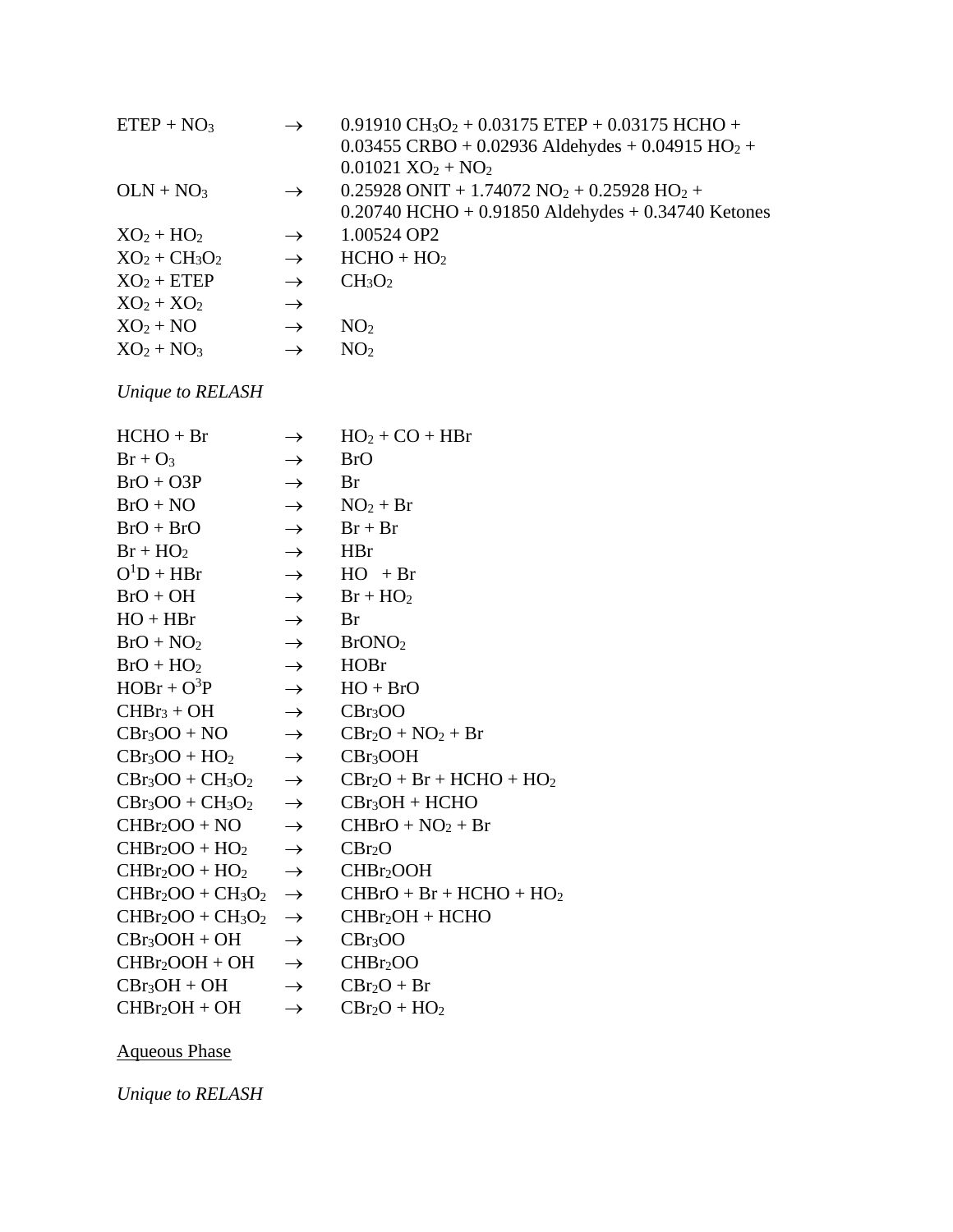Described in Section 2.2, pages 6076-6077, Marécal et al., 2012

 $BrONO_{2(aq)} \rightarrow HOBr_{(g)} + HNO_{3(g)}$  $HOBr_{(aq)} + HBr_{(aq)} \rightarrow Br_{2(g)}$  $Br_{2(aq)} \rightarrow HOBr_{(aq)} + HBr_{(aq)}$ 

 $OP2 = C<sub>2</sub>$  and higher organic peroxides  $ORA2 = C<sub>2</sub>$  and higher organic acids  $ONIT = Organic$  nitrate  $ETEP = Percxy$  radicals from ethane  $XO_2$  = Species accounting for additional NO to NO<sub>2</sub> conversions CRBO = Glyoxal AKAP = Peroxy radicals formed from ALKA ADD = Aromatic-OH adduct AKEP = Peroxy radicals formed from alkenes

## **S2. How the estimates of [X]BL, [X]UTconv, and [X]UTnoconv are determined from observations and the model**

Here are the details on how we calculated the simulated and observed mixing ratios presented in Table 3. Following Krysztofiak et al. (2018), the mean mixing ratio estimates based on Falcon measurements for the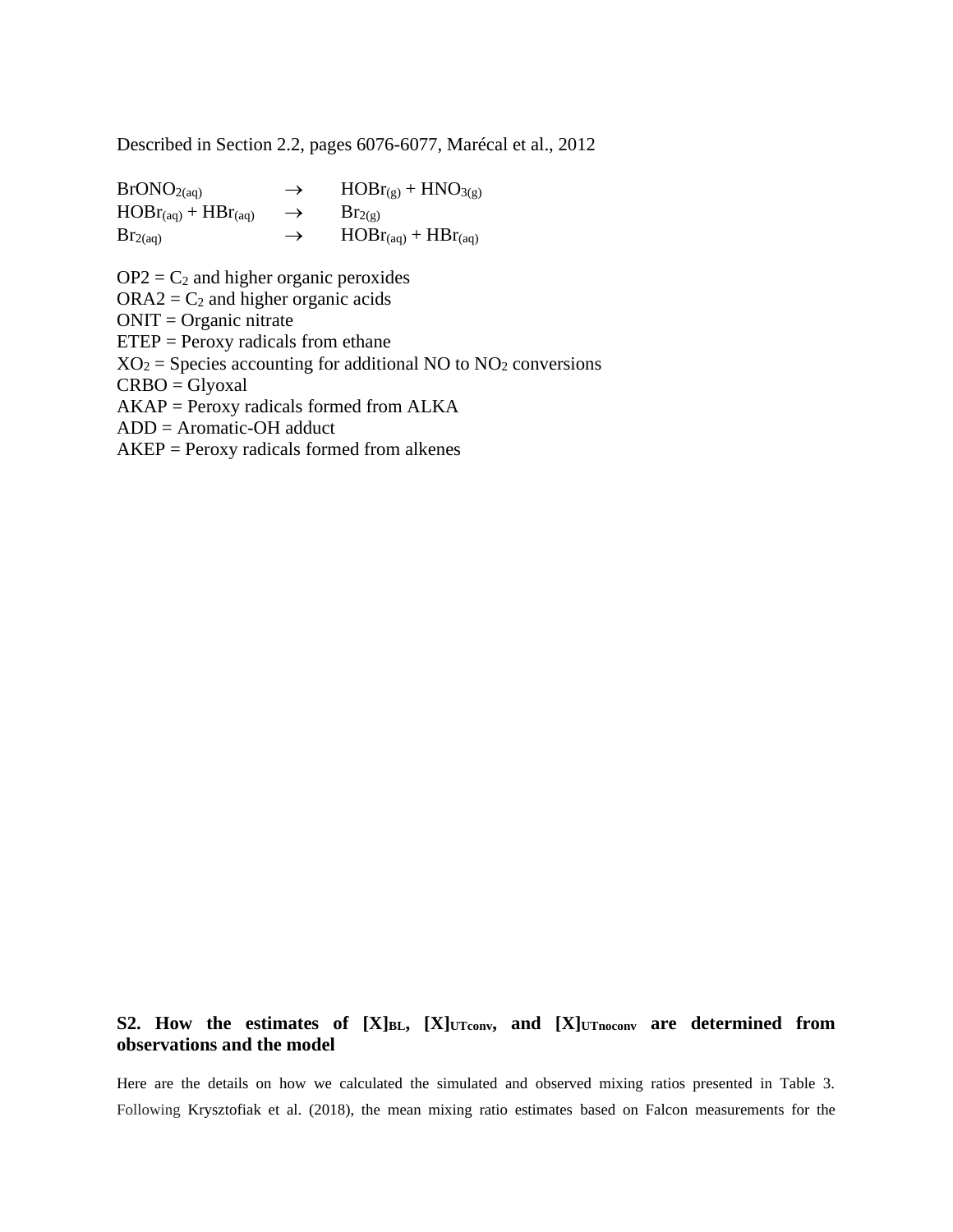$[X]$ <sub>UTconv</sub> and  $[X]$ <sub>UTnoconv</sub> (~11-13 km altitude range) were split according to humidity data and webcam images corresponding to cloudy or cloud-free conditions, respectively.  $[X]_{BL}$  are data gathered during the flight ascent/descent from/to Miri between the surface and 400 m height combined with Sonne ship measurements (Fuhlbrügge et al., 2016) close to the convective system.

The estimates from the simulations are calculated similarly for each of the modelled convective systems and in a manner as consistent as possible with Krysztofiak et al. (2018). For [X]<sub>UTconv</sub> and [X]<sub>UTnoconv</sub>, a box of  $1^{\circ}x1^{\circ}$  and 11-13 km altitude is selected around the convective system and  $[X]_{UTconv}$  are selected where cloud ice is present. We use two different ice concentration thresholds to define both the air masses within the anvil cloud and those outside of it: a cut-off of 0.01 g  $kg^{-1}$  to define air masses within the cloud, and 0.005 g  $kg^{-1}$  to define those outside of it that are part of the simulated upper tropospheric background. We use two thresholds to define these separate air masses to ensure we derive an adequate separation between the two; air masses lying between the lower and upper cut-off show mixing and dilution of the convective outflow and neither represent background or convective outflow concentrations in a clear way. To demonstrate the sensitivity of our results to this choice, we perform a sensitivity test with two different single ice concentration thresholds to define air inside or outside the convective cloud: 0.01 g kg<sup>-1</sup> and 0.005 g kg<sup>-1</sup>. These results are presented in the supplement S4. For [X]<sub>BL</sub>, a box of 0.5°  $\times$ 0.5° and 0-400 m altitude is selected around the area where the initial convective cell starts its development. For each system, two model outputs one hour apart were selected during the main phase of the outflow development for  $[X]$ <sub>UTnoconv</sub> and  $[X]$ <sub>UTconv</sub>, and at the times when the initial convective cell starts developing for  $[X]_{BL}$ . The times and boxes chosen are given in Table A1.

|               | $[X]_{BL}$ time | $[X]_{BL}$ box                      | $[X]$ UTnoconv $/[$ | $[X]$ UTnoconv $/[X]$ UTconv box   |
|---------------|-----------------|-------------------------------------|---------------------|------------------------------------|
|               |                 |                                     | $X$ JUTconv         |                                    |
|               |                 |                                     | time                |                                    |
| Mod Conv 4.35 | 4 UTC           | $4.2^{\circ}$ N - $4.7^{\circ}$ N   | 6 UTC               | $4.1 - 5.1^{\circ}N$               |
| N             |                 | $114.0$ °E - 114.5°E                | 7 UTC               | $113.3^{\circ}E - 114.3^{\circ}E$  |
|               | 5 UTC           | $4.2^{\circ}$ N - $4.7^{\circ}$ N   |                     | $4.3^{\circ}$ N - 5.3 $^{\circ}$ N |
|               |                 | $114.0^{\circ}E - 114.5^{\circ}E$   |                     | $113.0^{\circ}E - 114.0^{\circ}E$  |
| Mod Conv 3.75 | 7 UTC           | $3.35^{\circ}$ N - $3.85^{\circ}$ N | 9 UTC               | $3.25^{\circ}$ N - 4.25°N          |
| N             |                 | $113.55$ °E - 114.05°E              | 10 UTC              | $113.1$ °E - 114.1°E               |
|               | 8 UTC           | $3.35^{\circ}$ N - $3.85^{\circ}$ N |                     | $3.25^{\circ}$ N - 4.25°N          |
|               |                 | $113.55^{\circ}E - 114.05^{\circ}E$ |                     | $112.9^{\circ}E - 113.9^{\circ}E$  |
| Mod Conv 5.4N | 7 UTC           | $5.1^{\circ}N - 5.6^{\circ}N$       | 9 UTC               | $5.3^{\circ}N - 6.3^{\circ}N$      |
|               |                 | $115.8$ °E - 116.3°E                |                     | $115.3$ °E - 116.3°E               |
|               | 8 UTC           | $5.1^{\circ}N - 5.6^{\circ}N$       | <b>10 UTC</b>       | $5.0^{\circ}N - 6.0^{\circ}N$      |
|               |                 | $115.8$ °E - 116.3°E                |                     | $114.9^{\circ}E - 115.9^{\circ}E$  |

**Table A1: Times and latitude/longitude boxes used to calculate [X]BL, [X]UT and [X]UTconv on November 19, 2011.**

#### **S3. Explanation of how error propagation to calculate** *f*

The errors on *f* are calculated by propagating the standard deviations on  $[X]_{\text{UToov}}$ ,  $[X]_{\text{BL}}$ , and  $[X]_{\text{UToocov}}$  through the arithmetic equation used to calculate f. This involves the rearrangement of equation (1) from: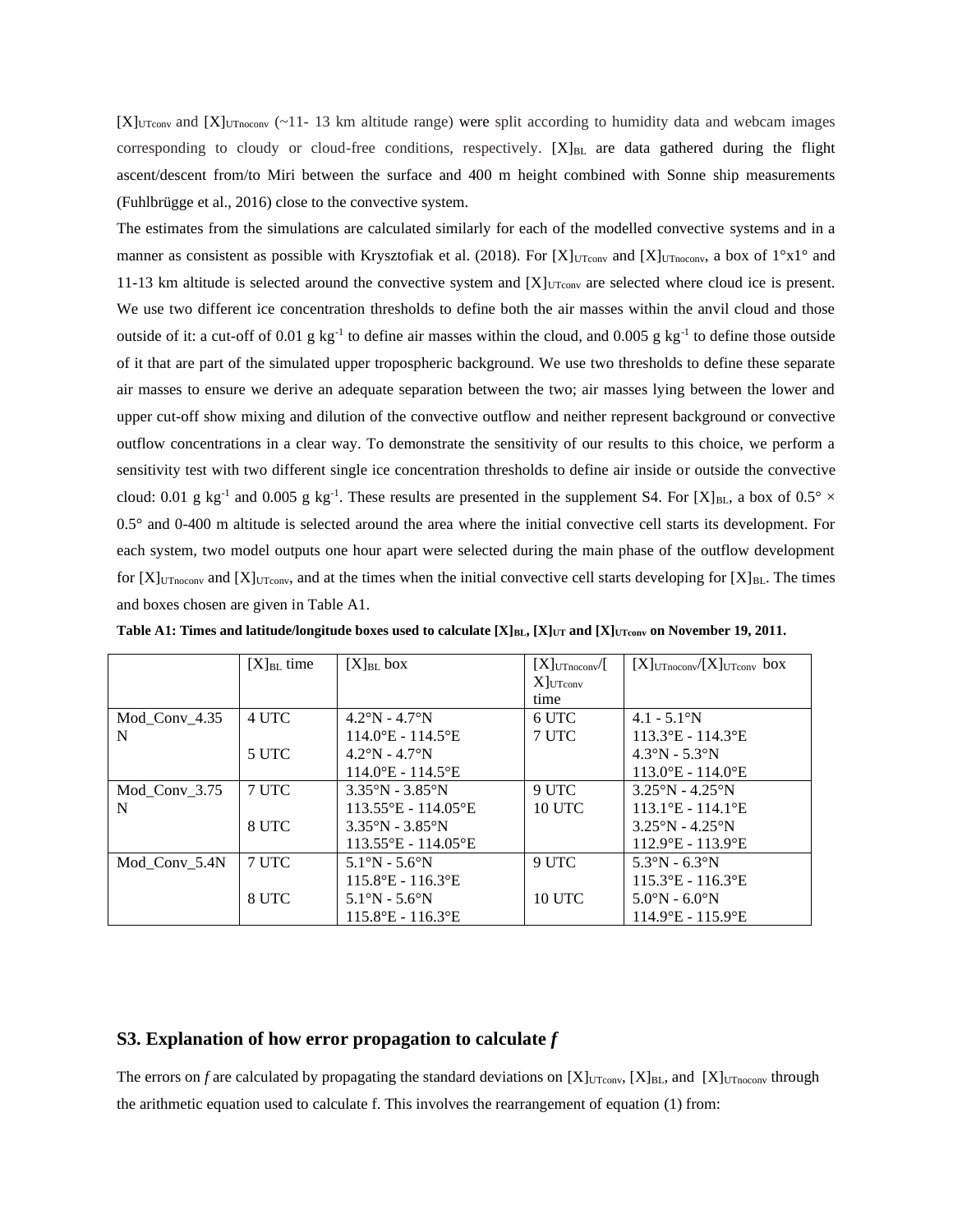$$
[X]_{\text{UTconv}} = f \cdot [X]_{\text{BL}} + (1 - f) \cdot [X]_{\text{UTnoconv}} \tag{1}
$$

to:

$$
f = \left( [X]_{\text{UTconv}} - [X]_{\text{UTnocony}} \right) / \left( [X]_{\text{BL}} - [X]_{\text{UTnocony}} \right) \tag{2}
$$

The error is propagated stepwise through equation (2). First, the error is propagated through the subtraction arithmetic via

$$
\gamma = \sqrt{(\alpha^2 + \beta^2)}
$$
\n(3)

Where *x* and *y* are variables, *z* is the sum or difference of both variables, and the associated errors on each variable are  $\alpha$ ,  $\beta$ , and  $\gamma$ , respectively, as  $x \pm \alpha$ ,  $y \pm \beta$ , and  $z \pm \gamma$ . In the next step, the errors are propagated through the division operation in equation (2). The errors on  $f$  (expressed as  $f \pm \varepsilon$ ) are calculated by using the errors on the numerator and denominator (expressed from now on as as  $\gamma$  and  $\gamma'$ , respectively) calculated by equation (3) within the following equation:

$$
\varepsilon = f \times \sqrt{\left(\frac{\gamma}{x-y}\right)^2 + \left(\frac{\gamma'}{x'-y'}\right)^2} \tag{4}
$$

where *f* is the fraction calculated in equation 2, and the two terms within the square root refer to the numerator and denominator. Thus, *x*, *y*, *x*', and *y*' would refer to  $[X]_{UTconv}$ ,  $[X]_{UTnoconv}$ ,  $[X]_{BL}$ , and  $[X]_{UTnoconv}$ , respectively.